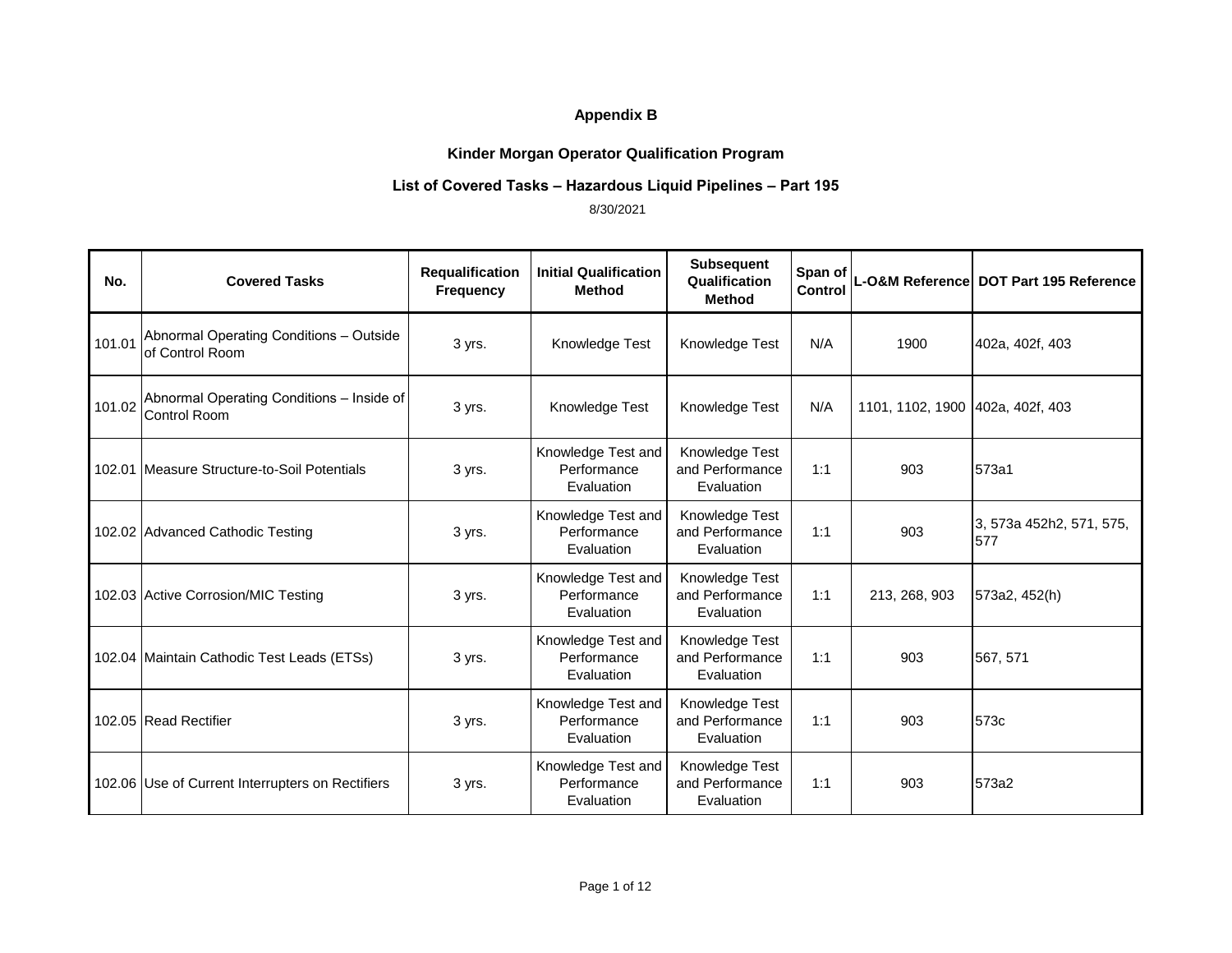# **Kinder Morgan Operator Qualification Program**

#### **List of Covered Tasks – Hazardous Liquid Pipelines – Part 195**

| No.    | <b>Covered Tasks</b>                                                                      | Requalification<br><b>Frequency</b> | <b>Initial Qualification</b><br>Method                        | <b>Subsequent</b><br>Qualification<br><b>Method</b>           | Span of<br>Control |               | L-O&M Reference DOT Part 195 Reference |
|--------|-------------------------------------------------------------------------------------------|-------------------------------------|---------------------------------------------------------------|---------------------------------------------------------------|--------------------|---------------|----------------------------------------|
|        | 102.07 Adjust Rectifier                                                                   | 3 yrs.                              | Knowledge Test and<br>Performance<br>Evaluation               | Knowledge Test<br>and Performance<br>Evaluation               | 1:1                | 903           | 573c, 573e                             |
|        | 102.08 Maintain Rectifier                                                                 | 3 yrs.                              | Knowledge Test and<br>Performance<br>Evaluation               | Knowledge Test<br>and Performance<br>Evaluation               | 1:1                | 903           | 573c, 573e                             |
| 102.09 | Atmospheric Corrosion - Inspection of<br>Coatings                                         | 3 yrs.                              | Knowledge Test and<br>Performance<br>Evaluation               | Knowledge Test<br>and Performance<br>Evaluation               | 1:1                | 203, 918      | 583b, 583c                             |
| 102.10 | Atmospheric Corrosion - Surface<br>Preparation                                            | 3 yrs.                              | Knowledge Test and<br>Performance<br>Evaluation               | Knowledge Test<br>and Performance<br>Evaluation               | 1:3                | 203, 918      | 581a, 581b, 581c2, 559,<br>561         |
| 102.11 | <b>Atmospheric Corrosion - Application of</b><br><b>Coatings</b>                          | 3 yrs.                              | <b>Knowledge Test and</b><br>Performance<br><b>Evaluation</b> | <b>Knowledge Test</b><br>and Performance<br><b>Evaluation</b> | 1:2                | 203, 903, 918 | 581                                    |
|        | 102.12 Electronic Holiday Detection                                                       | 3 yrs.                              | Knowledge Test and<br>Performance<br>Evaluation               | Knowledge Test<br>and Performance<br>Evaluation               | 1:1                | 203           | 561                                    |
|        | External Coatings on Buried or<br>102.13 Submerged Components - Application<br>and Repair | 3 yrs.                              | Knowledge Test and<br>Performance<br>Evaluation               | Knowledge Test<br>and Performance<br>Evaluation               | 1:2                | 203, 903, 918 | 559, 561                               |
|        | 102.14 Cathodic Protection Remediation                                                    | 3 yrs.                              | Knowledge Test and<br>Performance<br>Evaluation               | Knowledge Test<br>and Performance<br>Evaluation               | 1:1                | 903.906       | 563, 565, 567, 575, 576e,<br>577, 585  |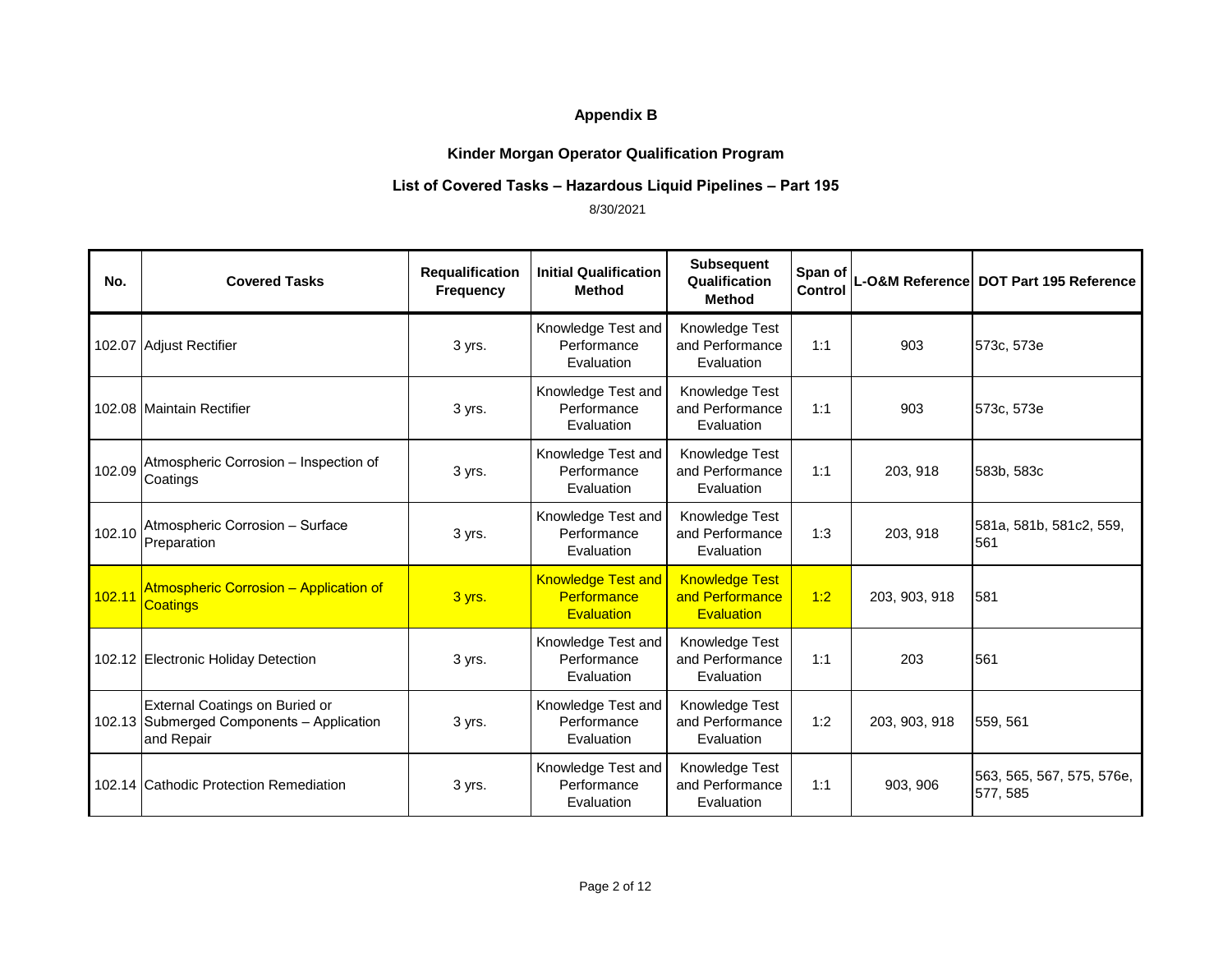# **Kinder Morgan Operator Qualification Program**

#### **List of Covered Tasks – Hazardous Liquid Pipelines – Part 195**

| No.    | <b>Covered Tasks</b>                                                | Requalification<br><b>Frequency</b> | <b>Initial Qualification</b><br><b>Method</b>   | <b>Subsequent</b><br>Qualification<br><b>Method</b> | Span of<br><b>Control</b> |          | L-O&M Reference DOT Part 195 Reference |
|--------|---------------------------------------------------------------------|-------------------------------------|-------------------------------------------------|-----------------------------------------------------|---------------------------|----------|----------------------------------------|
|        | 102.15 Internal Corrosion - Control Injection Rate                  | 3 yrs.                              | Knowledge Test and<br>Performance<br>Evaluation | Knowledge Test<br>and Performance<br>Evaluation     | 1:1                       | 903, 906 | 579                                    |
|        | 102.16 Internal Corrosion - Monitor Injection Rate                  | 3 yrs.                              | Knowledge Test and<br>Performance<br>Evaluation | Knowledge Test<br>and Performance<br>Evaluation     | 1:1                       | 906      | 579                                    |
| 102.17 | Internal Corrosion - Insertion and<br>Removal of Probes and Coupons | 3 yrs.                              | Knowledge Test and<br>Performance<br>Evaluation | Knowledge Test<br>and Performance<br>Evaluation     | 1:1                       | 903, 906 | 579                                    |
|        | 102.18 Internal Corrosion - Monitoring Probes                       | 3 yrs.                              | Knowledge Test and<br>Performance<br>Evaluation | Knowledge Test<br>and Performance<br>Evaluation     | 1:1                       | 903, 906 | 579b, 579c, 579d                       |
| 102.19 | Internal Corrosion - Inspect Internal Pipe<br>Surfaces              | 3 yrs.                              | Knowledge Test and<br>Performance<br>Evaluation | Knowledge Test<br>and Performance<br>Evaluation     | 1:1                       | 906      | 579c                                   |
|        | 102.20 Inspect Aerial Indicator on Rectifier                        | 3 yrs.                              | Knowledge Test and<br>Performance<br>Evaluation | Knowledge Test<br>and Performance<br>Evaluation     | 1:1                       | 903      | 573c                                   |
| 102.21 | Inspect and Perform Electrical Test of<br><b>Bonds</b>              | 3 yrs.                              | Knowledge Test and<br>Performance<br>Evaluation | Knowledge Test<br>and Performance<br>Evaluation     | 1:1                       | 903      | 577a, 577b                             |
|        | 102.22 Reserved for Future Use                                      |                                     |                                                 |                                                     |                           |          |                                        |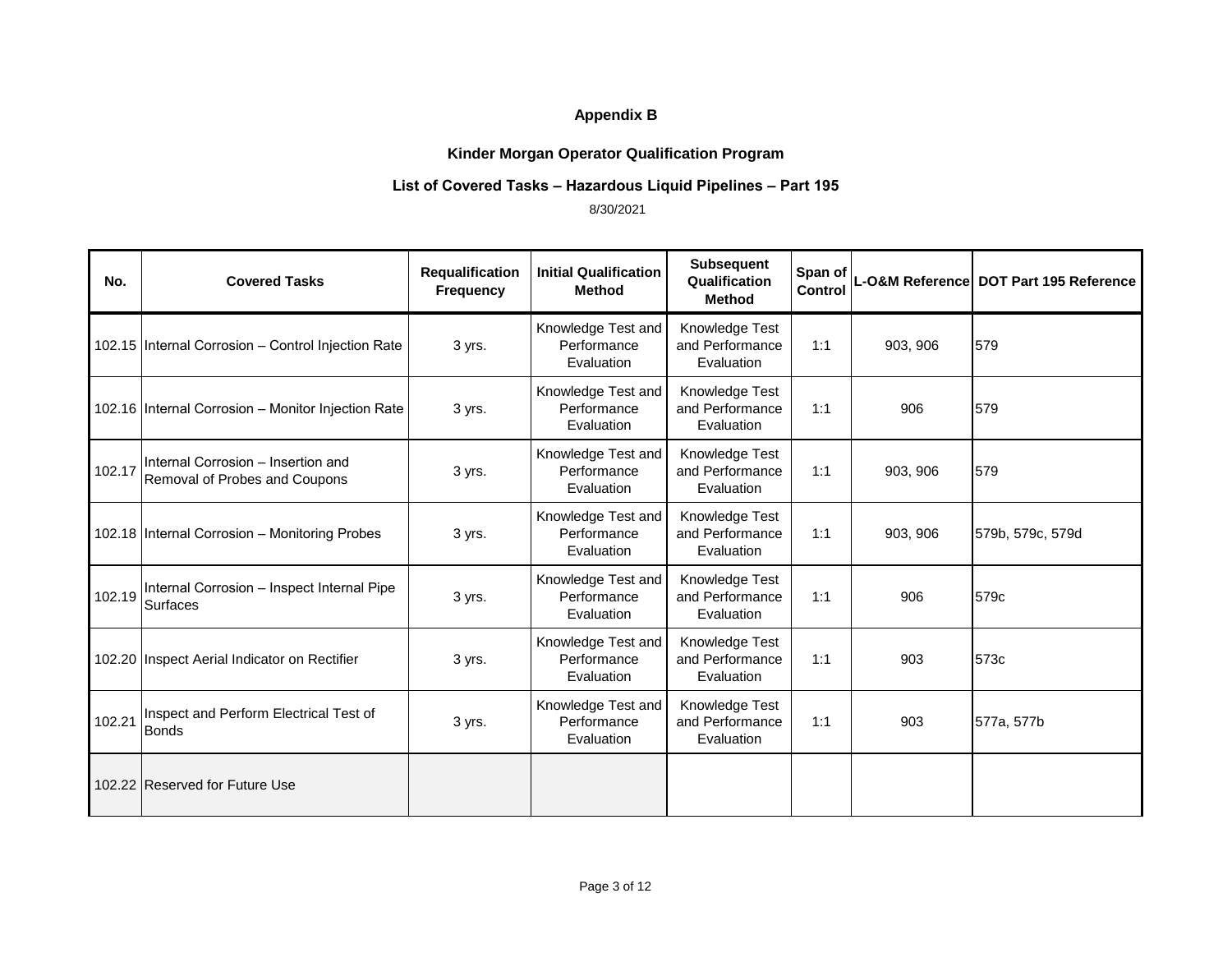# **Kinder Morgan Operator Qualification Program**

#### **List of Covered Tasks – Hazardous Liquid Pipelines – Part 195**

| No.    | <b>Covered Tasks</b>                                                       | Requalification<br>Frequency | <b>Initial Qualification</b><br><b>Method</b>   | <b>Subsequent</b><br>Qualification<br><b>Method</b> | Span of<br>Control |                                              | L-O&M Reference DOT Part 195 Reference |
|--------|----------------------------------------------------------------------------|------------------------------|-------------------------------------------------|-----------------------------------------------------|--------------------|----------------------------------------------|----------------------------------------|
| 102.24 | Visual Inspection of Buried Pipe and<br><b>Components When Exposed</b>     | 3 yrs.                       | Knowledge Test and<br>Performance<br>Evaluation | Knowledge Test<br>and Performance<br>Evaluation     | 1:1                | 109, 203, 204,<br>213, 268, 454,<br>903, 917 | 401c, 557, 559, 561,<br>583b, 583c     |
| 102.25 | Visual Inspection of Internal Surface of<br>Pipe                           | 3 yrs.                       | Knowledge Test and<br>Performance<br>Evaluation | Knowledge Test<br>and Performance<br>Evaluation     | 1:1                | 109, 213, 906                                | 579, 585                               |
|        | 103.01 Inspect Navigable Waterway Crossing                                 | 3 yrs.                       | Knowledge Test and<br>Performance<br>Evaluation | Knowledge Test<br>and Performance<br>Evaluation     | 1:1                | 217                                          | 412b                                   |
| 103.02 | Inspect Atmospheric Breakout Tanks -<br>Monthly External In-Service        | 3 yrs.                       | Knowledge Test and<br>Performance<br>Evaluation | Knowledge Test<br>and Performance<br>Evaluation     | 1:2                | 918, 2101                                    | 264, 432a, 432b                        |
|        | 103.03 Inspect Atmospheric Breakout Tanks -<br>API 653 External In-Service | 3 yrs.                       | Knowledge Test and<br>Performance<br>Evaluation | Knowledge Test<br>and Performance<br>Evaluation     | 1:3                | 2100-03, 2101                                | 264, 432a, 432b                        |
| 103.04 | Inspect Atmospheric Breakout Tanks -<br>API 653 Out of Service             | 3 yrs.                       | Knowledge Test and<br>Performance<br>Evaluation | Knowledge Test<br>and Performance<br>Evaluation     | 1:3                | 2101                                         | 264, 432a, 432b                        |
| 103.05 | <b>Overfill Protective Devices - Manual</b><br>Testing                     | 3 yrs.                       | Knowledge Test and<br>Performance<br>Evaluation | Knowledge Test<br>and Performance<br>Evaluation     | 1:1                | 704                                          | 428                                    |
| 103.06 | Inspect Pressurized Breakout Tanks -<br><b>External Inspection</b>         | 3 yrs.                       | Knowledge Test and<br>Performance<br>Evaluation | Knowledge Test<br>and Performance<br>Evaluation     | 1:3                | 2102                                         | 205, 264, 307, 432a,<br>432b           |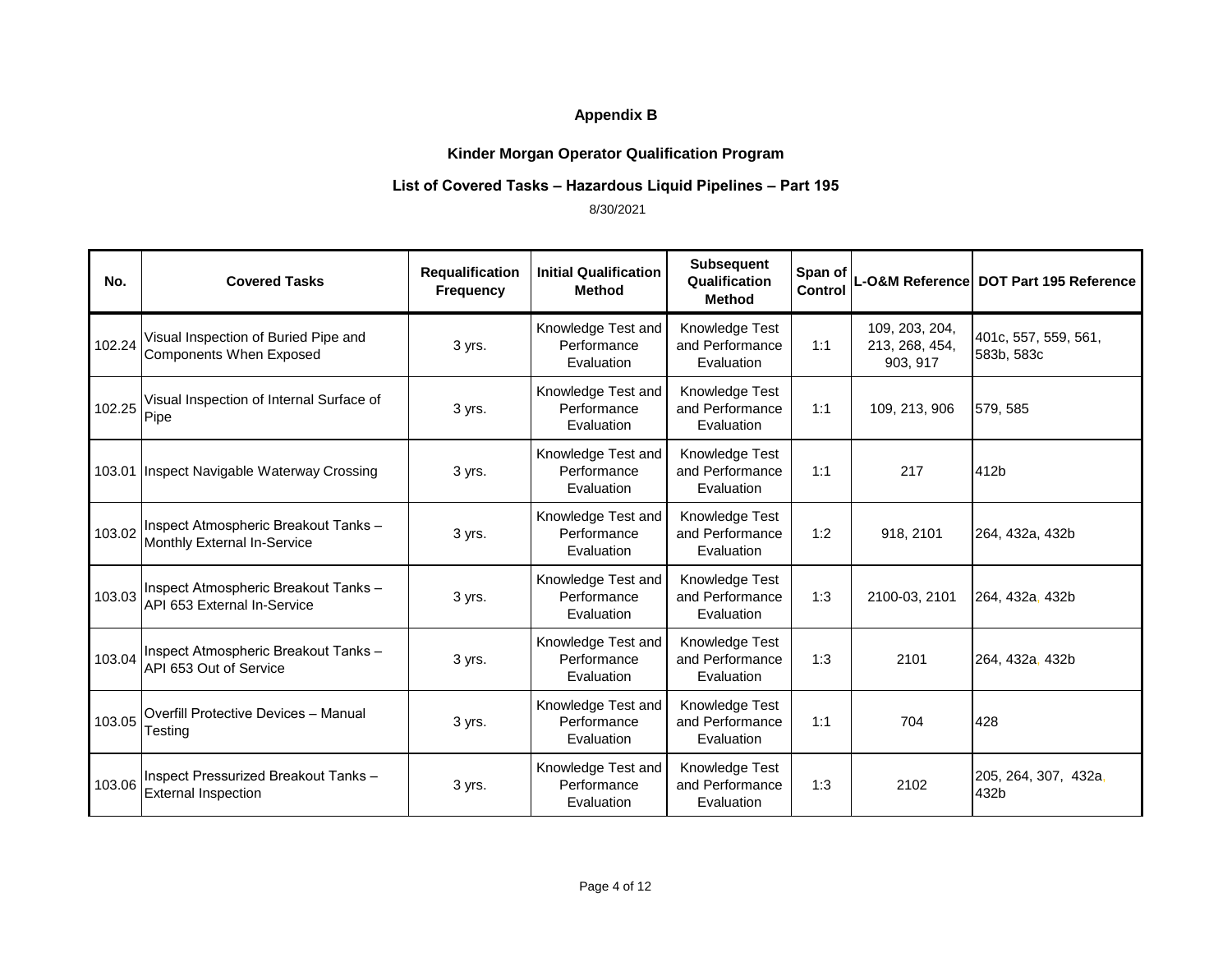# **Kinder Morgan Operator Qualification Program**

## **List of Covered Tasks – Hazardous Liquid Pipelines – Part 195**

| No.    | <b>Covered Tasks</b>                                  | Requalification<br><b>Frequency</b> | <b>Initial Qualification</b><br><b>Method</b>   | <b>Subsequent</b><br>Qualification<br><b>Method</b> | Span of<br>Control |           | L-O&M Reference DOT Part 195 Reference |
|--------|-------------------------------------------------------|-------------------------------------|-------------------------------------------------|-----------------------------------------------------|--------------------|-----------|----------------------------------------|
|        | 103.07 Repair Pressurized Breakout Tanks              | 3 yrs.                              | Knowledge Test and<br>Performance<br>Evaluation | Knowledge Test<br>and Performance<br>Evaluation     | 1:3                | 2101      | 116, 205, 258, 264, 307,<br>420b, 432  |
|        | 103.08 Reserved for Future Use                        |                                     |                                                 |                                                     |                    |           |                                        |
|        | 103.09 Non-Destructive Testing of Welds               | 3 yrs.                              | Knowledge Test and<br>Performance<br>Evaluation | Knowledge Test<br>and Performance<br>Evaluation     | 1:0                | 454       | 228a, 228b, 234                        |
|        | 103.10 Reserved for Future Use                        |                                     |                                                 |                                                     |                    |           |                                        |
| 103.11 | Damage Prevention during Excavation<br>Activities     | 3 yrs.                              | Knowledge Test and<br>Performance<br>Evaluation | Knowledge Test<br>and Performance<br>Evaluation     | 1:1                | 204, 232  | 442                                    |
| 103.12 | Inspection Activities - Welding on Pipeline<br>System | 3 yrs.                              | Knowledge Test and<br>Performance<br>Evaluation | Knowledge Test<br>and Performance<br>Evaluation     | 1:0                | 406       | 234                                    |
| 103.13 | Inspection Activities - Non-Destructive<br>Testing    | 3 yrs.                              | Knowledge Test and<br>Performance<br>Evaluation | Knowledge Test<br>and Performance<br>Evaluation     | 1:1                | 454       | 228a, 234                              |
|        | 103.14 Conduct DOT Pipeline Pressure Tests            | 3 yrs.                              | Knowledge Test and<br>Performance<br>Evaluation | Knowledge Test<br>and Performance<br>Evaluation     | 1:2                | 917, 1600 | 303, 304, 305, 306, 307,<br>308, 310   |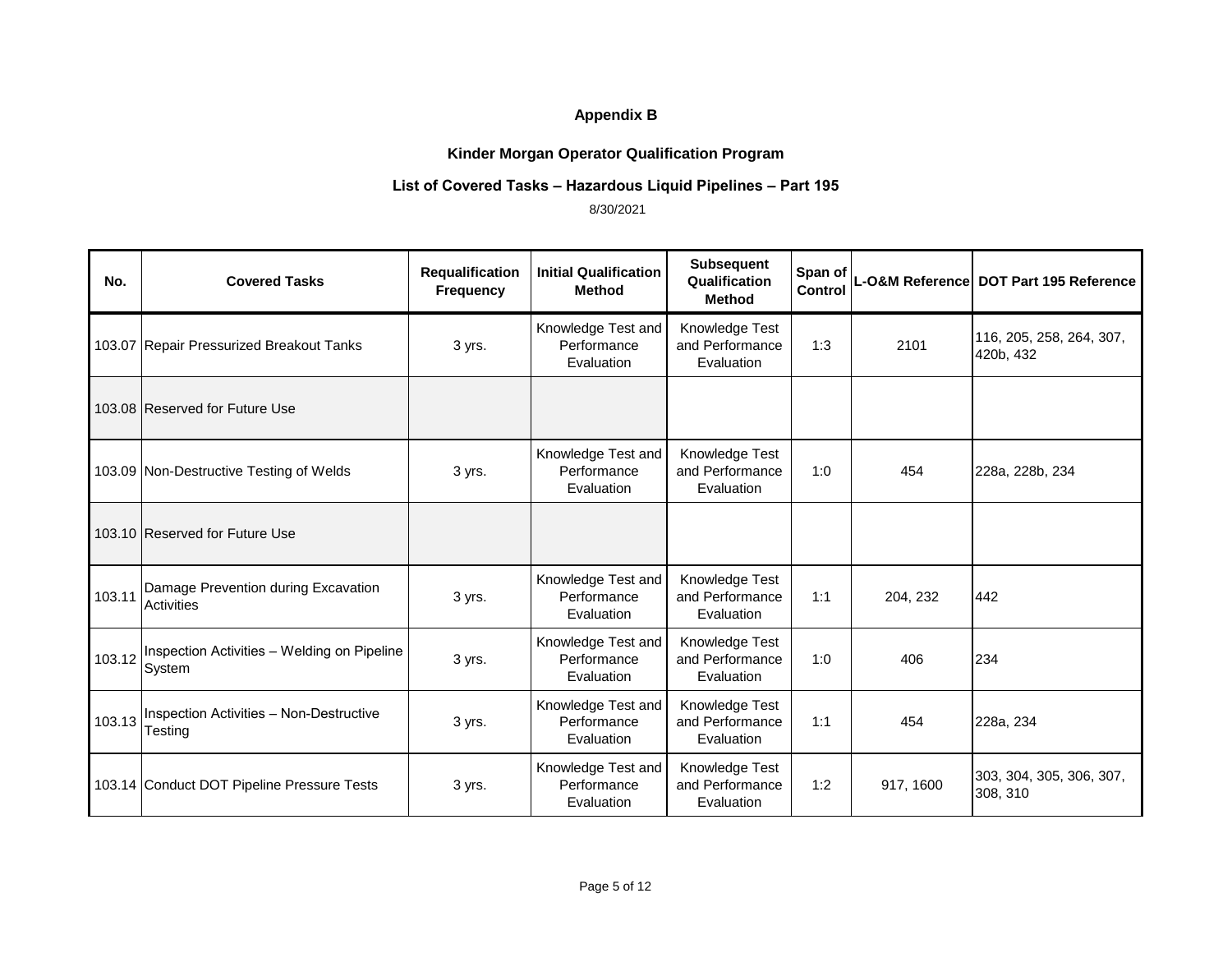# **Kinder Morgan Operator Qualification Program**

## **List of Covered Tasks – Hazardous Liquid Pipelines – Part 195**

| No.    | <b>Covered Tasks</b>                                              | <b>Requalification</b><br><b>Frequency</b> | <b>Initial Qualification</b><br><b>Method</b>                 | <b>Subsequent</b><br>Qualification<br><b>Method</b>           | Span of<br>Control |                                 | L-O&M Reference DOT Part 195 Reference |
|--------|-------------------------------------------------------------------|--------------------------------------------|---------------------------------------------------------------|---------------------------------------------------------------|--------------------|---------------------------------|----------------------------------------|
|        | 103.15 CPM Leak Detection                                         | 3 yrs.                                     | Knowledge Test and<br>Performance<br>Evaluation               | Knowledge Test<br>and Performance<br>Evaluation               | 1:1                | 279                             | 134, 444                               |
|        | 104.01 Inspect Buried Pipe when Exposed                           | 3 yrs.                                     | Knowledge Test and<br>Performance<br>Evaluation               | Knowledge Test<br>and Performance<br>Evaluation               | 1:1                | 204, 268                        | 403a, 442c6, 561, 569                  |
| 104.02 | Measure Damage on Pipe - Manual<br>Measurement                    | 3 yrs.                                     | Knowledge Test and<br>Performance<br>Evaluation               | Knowledge Test<br>and Performance<br>Evaluation               | 1:1                | 213, 120, 159,<br>403, 406, 918 | 585, 587                               |
| 104.03 | Measure Wall Thickness of Pipe -<br><b>Ultrasonic Measurement</b> | 3 yrs.                                     | Knowledge Test and<br>Performance<br>Evaluation               | Knowledge Test<br>and Performance<br>Evaluation               | 1:1                | 120, 203, 213, 403 585, 587     |                                        |
| 104.04 | <b>Place and Maintain Permanent Line</b><br><b>Markers</b>        | 3 yrs.                                     | <b>Knowledge Test and</b><br>Performance<br><b>Evaluation</b> | <b>Knowledge Test</b><br>and Performance<br><b>Evaluation</b> | 1:2                | 205                             | 248, 410, 434                          |
| 104.05 | Inspect Surface Conditions of Right-of-<br>Way                    | 3 yrs.                                     | Knowledge Test and<br>Performance<br>Evaluation               | Knowledge Test<br>and Performance<br>Evaluation               | 1:1                | 120, 204, 215,<br>221, 268      | 412a, 442                              |
|        | 104.06 Inspection Following Blasting                              | 3 yrs.                                     | Knowledge Test and<br>Performance<br>Evaluation               | Knowledge Test<br>and Performance<br>Evaluation               | 1:1                | 204                             | 442                                    |
|        | 104.07 DOT Inspection of Valves                                   | 3 yrs.                                     | Knowledge Test and<br>Performance<br>Evaluation               | Knowledge Test<br>and Performance<br>Evaluation               | 1:2                | 120, 301, 510,<br>1900          | 116, 258, 420b                         |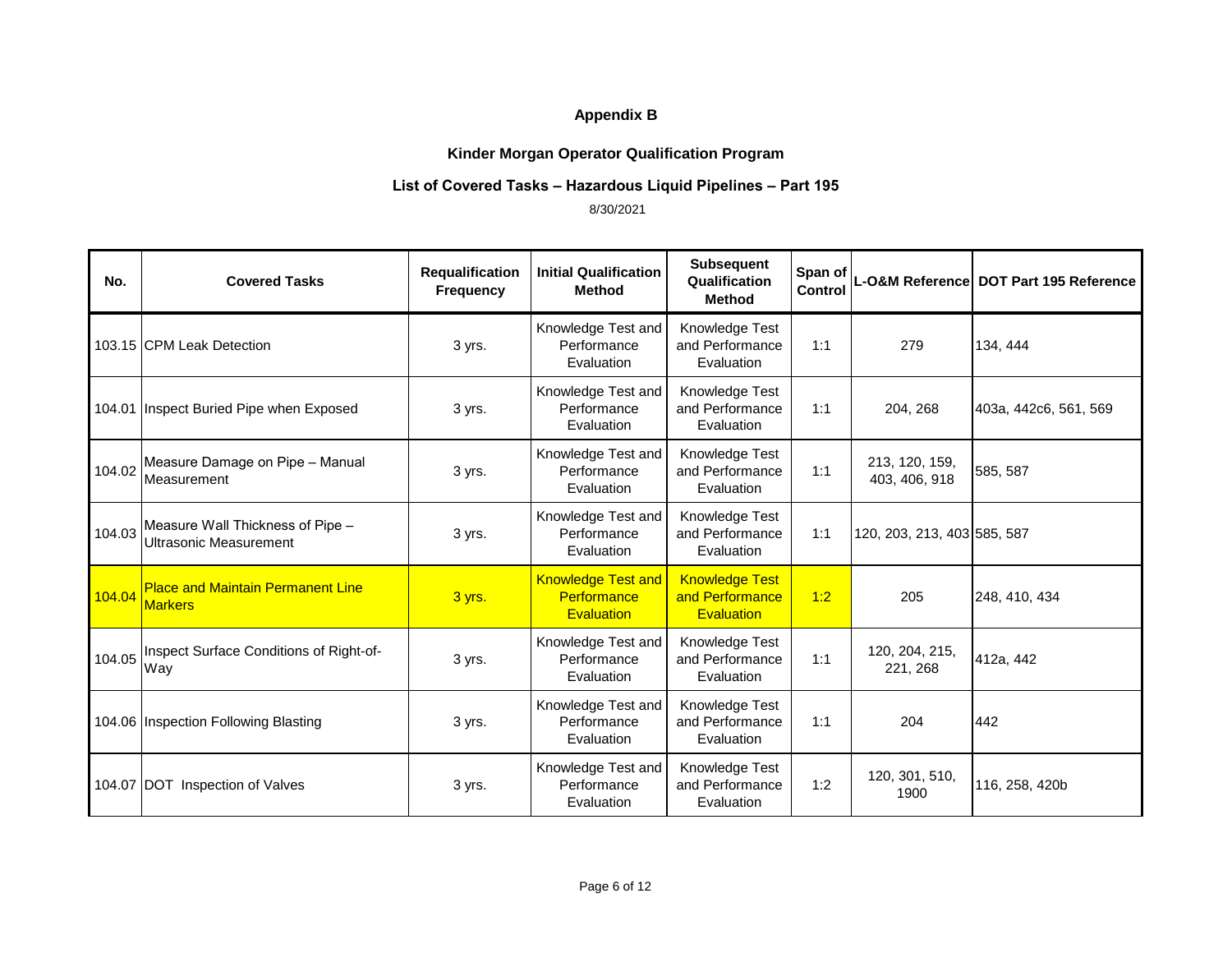# **Kinder Morgan Operator Qualification Program**

#### **List of Covered Tasks – Hazardous Liquid Pipelines – Part 195**

| No.    | <b>Covered Tasks</b>                                                                 | Requalification<br><b>Frequency</b> | <b>Initial Qualification</b><br><b>Method</b>                 | <b>Subsequent</b><br>Qualification<br><b>Method</b>           | Span of<br><b>Control</b> |                                                             | L-O&M Reference DOT Part 195 Reference |
|--------|--------------------------------------------------------------------------------------|-------------------------------------|---------------------------------------------------------------|---------------------------------------------------------------|---------------------------|-------------------------------------------------------------|----------------------------------------|
|        | 104.08 Moving In-Service Pipe                                                        | 3 yrs.                              | Knowledge Test and<br>Performance<br>Evaluation               | Knowledge Test<br>and Performance<br>Evaluation               | 1:3                       | 202                                                         | 246, 403a, 424                         |
| 104.09 | Inspection of Clearance of Existing Pipe to<br><b>Underground Structures</b>         | 3 yrs.                              | Knowledge Test and<br>Performance<br>Evaluation               | Knowledge Test<br>and Performance<br>Evaluation               | 1:3                       | 204                                                         | 250, 403a, 442                         |
| 104.10 | <b>Inspection of Support Structures on</b><br><b>Existing Aboveground Components</b> | 3 yrs.                              | <b>Knowledge Test and</b><br>Performance<br><b>Evaluation</b> | <b>Knowledge Test</b><br>and Performance<br><b>Evaluation</b> | 1:2                       | 120, 141, 159,<br>203,213, 215, 918, 110, 254, 403a<br>1700 |                                        |
|        | 104.11 Backfilling an Excavation                                                     | 3 yrs.                              | Knowledge Test and<br>Performance<br>Evaluation               | Knowledge Test<br>and Performance<br>Evaluation               | 1:3                       | 204, 205                                                    | 108, 252, 403a                         |
| 104.12 | Composite Sleeve Application -<br>ClockSpring®                                       | 1 yr.                               | Knowledge Test and<br>Performance<br>Evaluation               | Knowledge Test<br>and Performance<br>Evaluation               | 1:0                       | 109, 201, 203,<br>213, 903                                  | 403a, 422, 585a2                       |
| 104.13 | General Pipeline Repair - Full<br><b>Encirclement Sleeve</b>                         | 3 yrs.                              | Knowledge Test and<br>Performance<br>Evaluation               | Knowledge Test<br>and Performance<br>Evaluation               | 1:2                       | 213, 280, 401,<br>402, 404, 405, 407                        | 403a, 422, 585a2                       |
| 104.14 | General Pipeline Repair - Component<br>Replacement                                   | 3 yrs.                              | Knowledge Test and<br>Performance<br>Evaluation               | Knowledge Test<br>and Performance<br>Evaluation               | 1:2                       | 103, 213, 240,<br>250, 1403                                 | 202, 422, 416f                         |
|        | 104.15 General Pipeline Repair - Stoppling                                           | 3 yrs.                              | Knowledge Test and<br>Performance<br>Evaluation               | Knowledge Test<br>and Performance<br>Evaluation               | 1:0                       | 224                                                         | 403a, 422                              |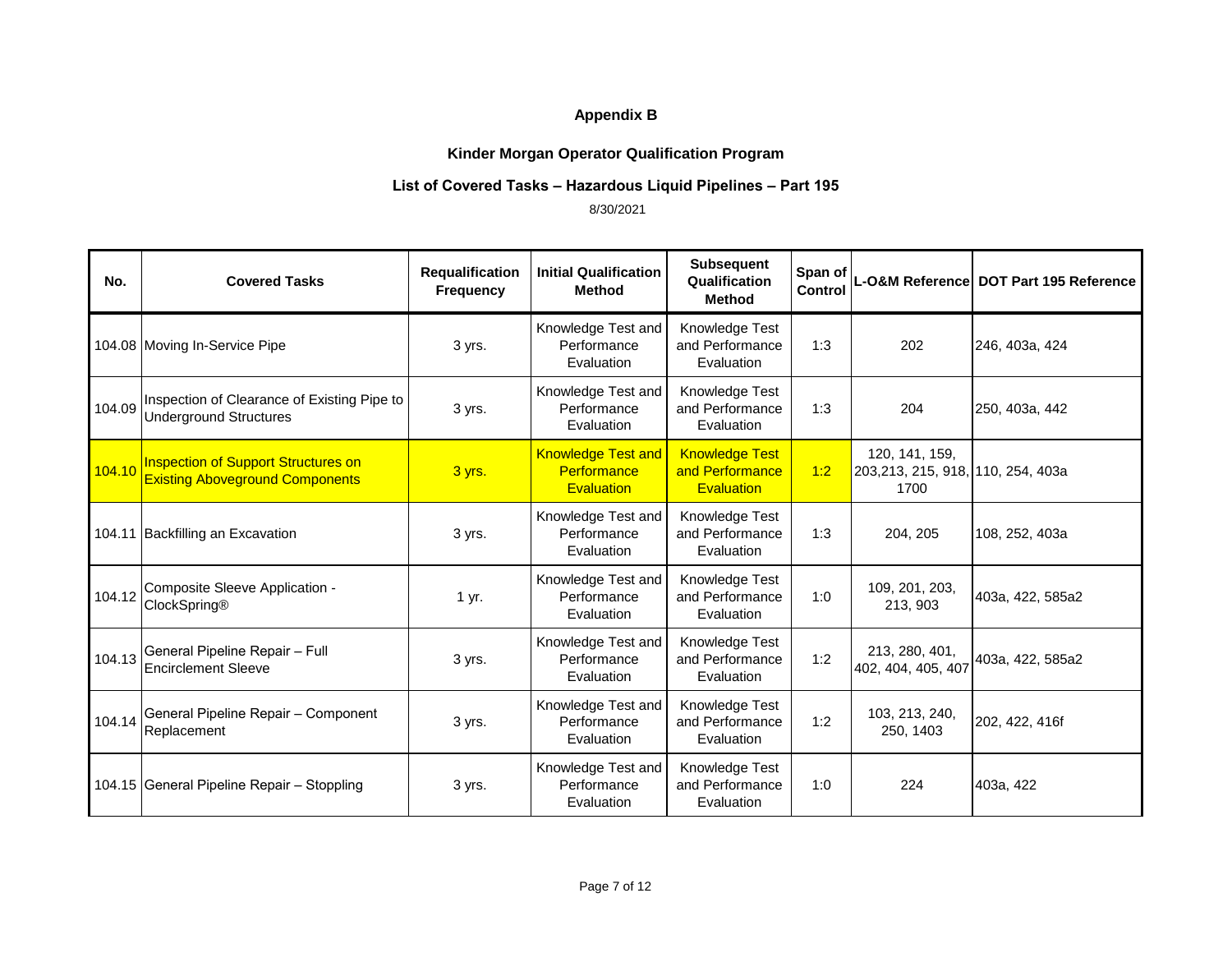# **Kinder Morgan Operator Qualification Program**

#### **List of Covered Tasks – Hazardous Liquid Pipelines – Part 195**

| No.    | <b>Covered Tasks</b>                                          | Requalification<br><b>Frequency</b> | <b>Initial Qualification</b><br><b>Method</b>   | <b>Subsequent</b><br>Qualification<br><b>Method</b> | Span of<br>Control |                                                                      | L-O&M Reference DOT Part 195 Reference                                           |
|--------|---------------------------------------------------------------|-------------------------------------|-------------------------------------------------|-----------------------------------------------------|--------------------|----------------------------------------------------------------------|----------------------------------------------------------------------------------|
|        | 104.16 General Pipeline Repair - Hot Tap                      | 3 yrs.                              | Knowledge Test and<br>Performance<br>Evaluation | Knowledge Test<br>and Performance<br>Evaluation     | 1:0                | 109, 120, 224                                                        | 403a, 422                                                                        |
| 104.17 | Evacuation of Liquids from Pipe Using<br>Inert Gas            | 3 yrs.                              | Knowledge Test and<br>Performance<br>Evaluation | Knowledge Test<br>and Performance<br>Evaluation     | 1:3                | 103, 120, 134,<br>142, 226, 227,<br>234, 235, 236, 250               | 402c10, 402c11, 403a,<br>422                                                     |
| 104.18 | Evacuation of Liquids from Pipe Using<br>Liquid Flammable Gas | 3 yrs.                              | Knowledge Test and<br>Performance<br>Evaluation | Knowledge Test<br>and Performance<br>Evaluation     | 1:3                | 103, 120, 134,<br>142, 226, 227,<br>234, 235, 236, 250               | 402c10, 402c11, 403a,<br>405, 422                                                |
|        | 104.19 Evacuation of Liquids from Pipe                        | 3 yrs.                              | Knowledge Test and<br>Performance<br>Evaluation | Knowledge Test<br>and Performance<br>Evaluation     | 1:3                | 226, 227, 234                                                        | 402c10, 402c11, 403a,<br>405, 422                                                |
| 104.20 | Safe Disconnecting of Abandoned Pipeline<br><b>Facilities</b> | 3 yrs.                              | Knowledge Test and<br>Performance<br>Evaluation | Knowledge Test<br>and Performance<br>Evaluation     | 1:3                | 220, 225, 226                                                        | 402c10, 402c11                                                                   |
|        | 104.21 Welding on Existing Pipeline Systems                   | 1 yr.                               | Knowledge Test and<br>Performance<br>Evaluation | Knowledge Test<br>and Performance<br>Evaluation     | 1:0                | 120, 401, 402,<br>403, 404, 405,<br>406, 407, 407A,<br>454, 455, 456 | 208, 214, 216, 222, 224,<br>226, 228, 230, 234, 308,<br>403a, 422, 424, 432, 569 |
|        | 104.22 Locate Pipeline                                        | 3 yrs.                              | Knowledge Test and<br>Performance<br>Evaluation | Knowledge Test<br>and Performance<br>Evaluation     | 1:1                | 120, 204, 205,<br>245, 1404, 1700                                    | 422a, 442                                                                        |
|        | 104.23 Temporary Marking of Pipeline                          | 3 yrs.                              | Knowledge Test and<br>Performance<br>Evaluation | Knowledge Test<br>and Performance<br>Evaluation     | 1:1                | 120, 204, 205                                                        | 442c2                                                                            |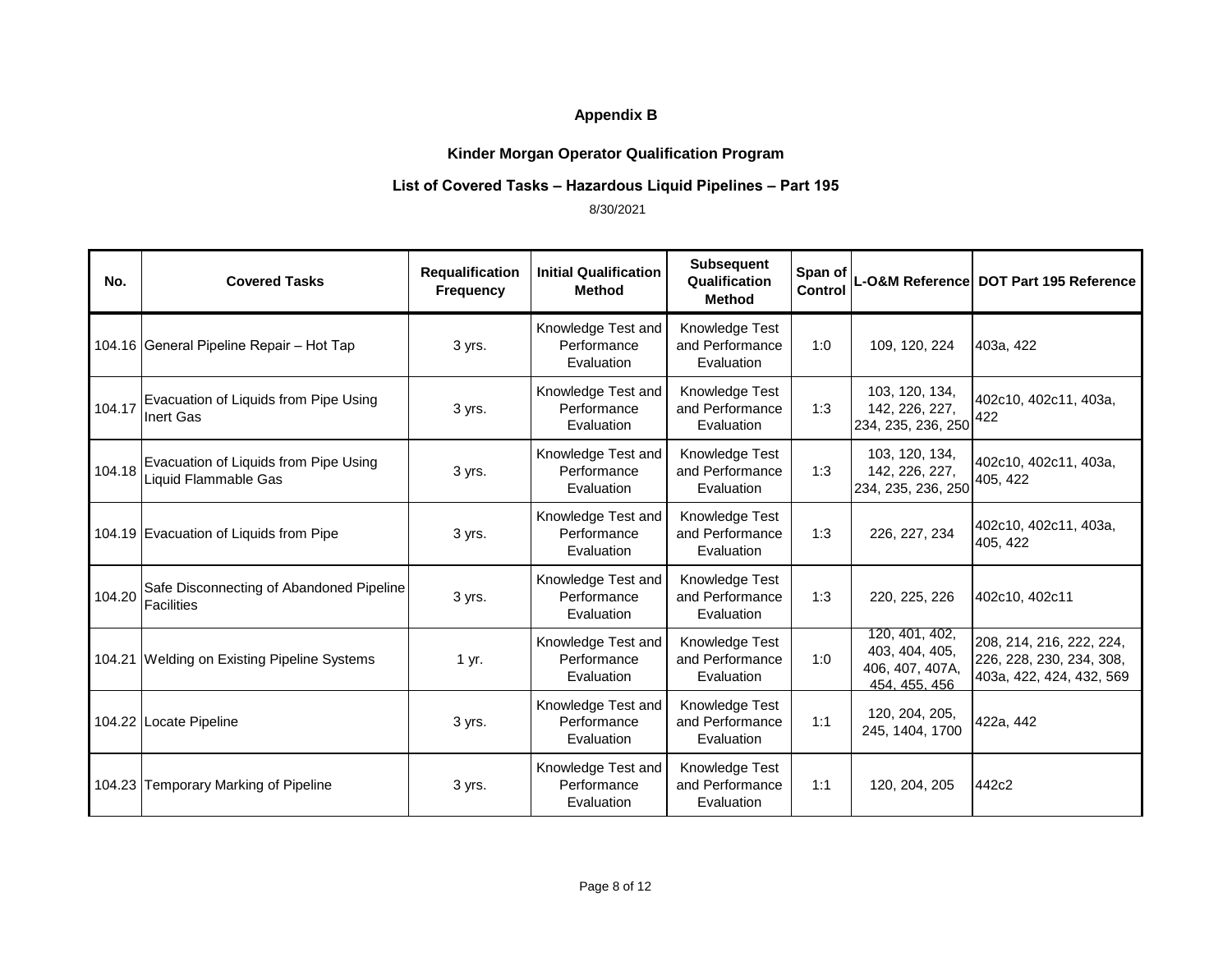# **Kinder Morgan Operator Qualification Program**

## **List of Covered Tasks – Hazardous Liquid Pipelines – Part 195**

| No.    | <b>Covered Tasks</b>                                                   | Requalification<br><b>Frequency</b> | <b>Initial Qualification</b><br><b>Method</b>   | <b>Subsequent</b><br>Qualification<br><b>Method</b> | Span of<br><b>Control</b> |                            | L-O&M Reference DOT Part 195 Reference    |
|--------|------------------------------------------------------------------------|-------------------------------------|-------------------------------------------------|-----------------------------------------------------|---------------------------|----------------------------|-------------------------------------------|
|        | 104.24 Installation/Use of Vapor Barriers                              | 3 yrs.                              | Knowledge Test and<br>Performance<br>Evaluation | Knowledge Test<br>and Performance<br>Evaluation     | 1:1                       | 120, 222, 226,<br>240, 250 | 59, 402c10                                |
|        | 105.01 Provide Security for Pipeline Facilities                        | 3 yrs.                              | Knowledge Test and<br>Performance<br>Evaluation | Knowledge Test<br>and Performance<br>Evaluation     | 1:1                       | 159, 510                   | 258a, 264c, 420c, 434,<br>436, 438        |
|        | 105.02 Monitor by Remote Security Devices                              | 3 yrs.                              | Knowledge Test and<br>Performance<br>Evaluation | Knowledge Test<br>and Performance<br>Evaluation     | 1:1                       | 510, 1101                  | 258a, 408, 420c, 436                      |
| 105.03 | Breakout Tanks Static Protection - Line<br>Velocity                    | 3 yrs.                              | Knowledge Test and<br>Performance<br>Evaluation | Knowledge Test<br>and Performance<br>Evaluation     | 1:1                       | 1102                       | 405a, 405b                                |
|        | 105.04 Reserved for Future Use                                         |                                     |                                                 |                                                     |                           |                            |                                           |
|        | 105.05 Reserved for Future Use                                         |                                     |                                                 |                                                     |                           |                            |                                           |
| 105.06 | Overfill Protective Devices - Knowledge of<br><b>Tank Level Alarms</b> | 3 yrs.                              | Knowledge Test and<br>Performance<br>Evaluation | Knowledge Test<br>and Performance<br>Evaluation     | 1:1                       | 704                        | 402c11, 403a3, 428a,<br>428b, 428c, 428d  |
| 105.07 | Overfill Protective Devices - Response to<br><b>Tank Level Alarms</b>  | 3 yrs.                              | Knowledge Test and<br>Performance<br>Evaluation | Knowledge Test<br>and Performance<br>Evaluation     | 1:1                       | 223, 704                   | 402c11, 402e1, 403a4,<br>428a, 428b, 428c |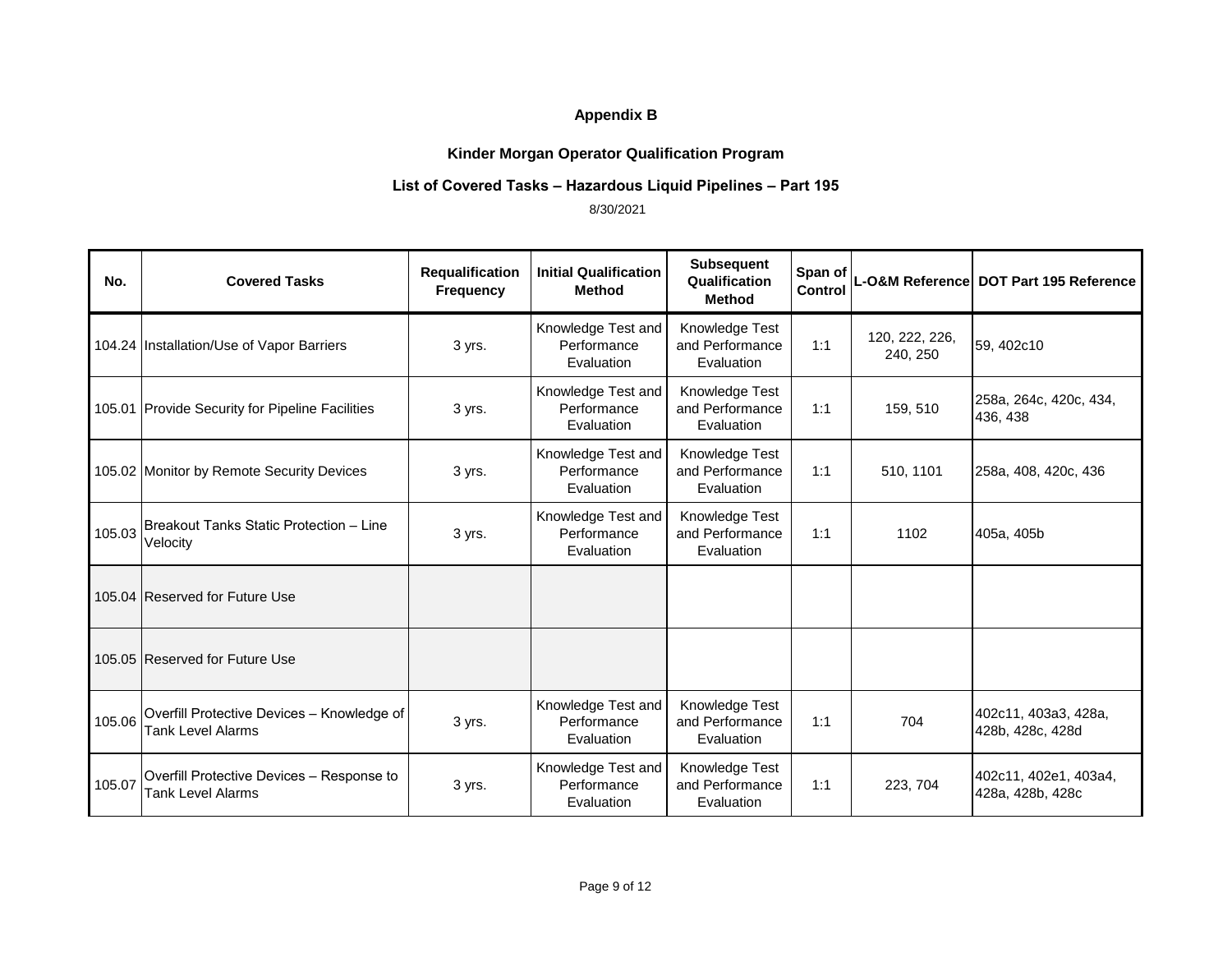# **Kinder Morgan Operator Qualification Program**

#### **List of Covered Tasks – Hazardous Liquid Pipelines – Part 195**

| No.    | <b>Covered Tasks</b>                                                                                | Requalification<br><b>Frequency</b> | <b>Initial Qualification</b><br><b>Method</b>   | <b>Subsequent</b><br>Qualification<br><b>Method</b> | Span of<br>Control |                                    | L-O&M Reference DOT Part 195 Reference              |
|--------|-----------------------------------------------------------------------------------------------------|-------------------------------------|-------------------------------------------------|-----------------------------------------------------|--------------------|------------------------------------|-----------------------------------------------------|
| 105.08 | Operations of Pipeline System - Start<br>Pipeline                                                   | 3 yrs.                              | Knowledge Test and<br>Performance<br>Evaluation | Knowledge Test<br>and Performance<br>Evaluation     | 1:1                | 501, 1103                          | 402c7, 402c8, 402c9,<br>402d, 402e, 406, 408        |
|        | Operations of Pipeline System - Normal<br>105.09 Shutdown From Normally Controlling<br>Location     | 3 yrs.                              | Knowledge Test and<br>Performance<br>Evaluation | Knowledge Test<br>and Performance<br>Evaluation     | 1:1                | 223, 501, 502,<br>1101, 1102, 1103 | 402c7, 8,9, 402c8, 402c9,<br>402d, 402e, 406, 408   |
|        | Operations of Pipeline System - Normal<br>105.10 Shutdown From Location not Normally<br>Controlling | 3 yrs.                              | Knowledge Test and<br>Performance<br>Evaluation | Knowledge Test<br>and Performance<br>Evaluation     | 1:1                | 100, 223, 501,<br>502, 1103, 1900  | 402c7, 402c8, 402c9,<br>402d, 402e, 406, 408        |
| 105.11 | Operations of Pipeline System -<br><b>Emergency Pipeline Shutdown</b>                               | 3 yrs.                              | Knowledge Test and<br>Performance<br>Evaluation | Knowledge Test<br>and Performance<br>Evaluation     | 1:1                | 223, 500, 1101,<br>1900            | 402c7, 402c8, 402c9,<br>402d, 402e, 406, 408        |
|        | 105.12 Operations of Pipeline System -<br><b>Emergency Station Shut-In</b>                          | 3 yrs.                              | Knowledge Test and<br>Performance<br>Evaluation | Knowledge Test<br>and Performance<br>Evaluation     | 1:1                | 223, 500                           | 402c7, 402c8, 402c9,<br>402d, 402e, 406, 408        |
| 105.13 | Operations of Pipeline System - Unit<br>Adjustment                                                  | 3 yrs.                              | Knowledge Test and<br>Performance<br>Evaluation | Knowledge Test<br>and Performance<br>Evaluation     | 1:1                | 223, 500, 501,<br>502, 1102, 1104  | 402c7, 402c8, 402c9,<br>402d, 402e, 406, 408        |
| 105.14 | Operations of Pipeline System - Tank<br>Management                                                  | 3 yrs.                              | Knowledge Test and<br>Performance<br>Evaluation | Knowledge Test<br>and Performance<br>Evaluation     | 1:1                | 1060, 2103                         | 402c9, 402d, 402e, 408a                             |
| 105.15 | Operations of Pipeline System - Monitor<br>Communications                                           | 3 yrs.                              | Knowledge Test and<br>Performance<br>Evaluation | Knowledge Test<br>and Performance<br>Evaluation     | 1:1                | 223, 500, 1101                     | 50, 55, 58, 402e1, 402e2,<br>402e3, 402e9, 408, 446 |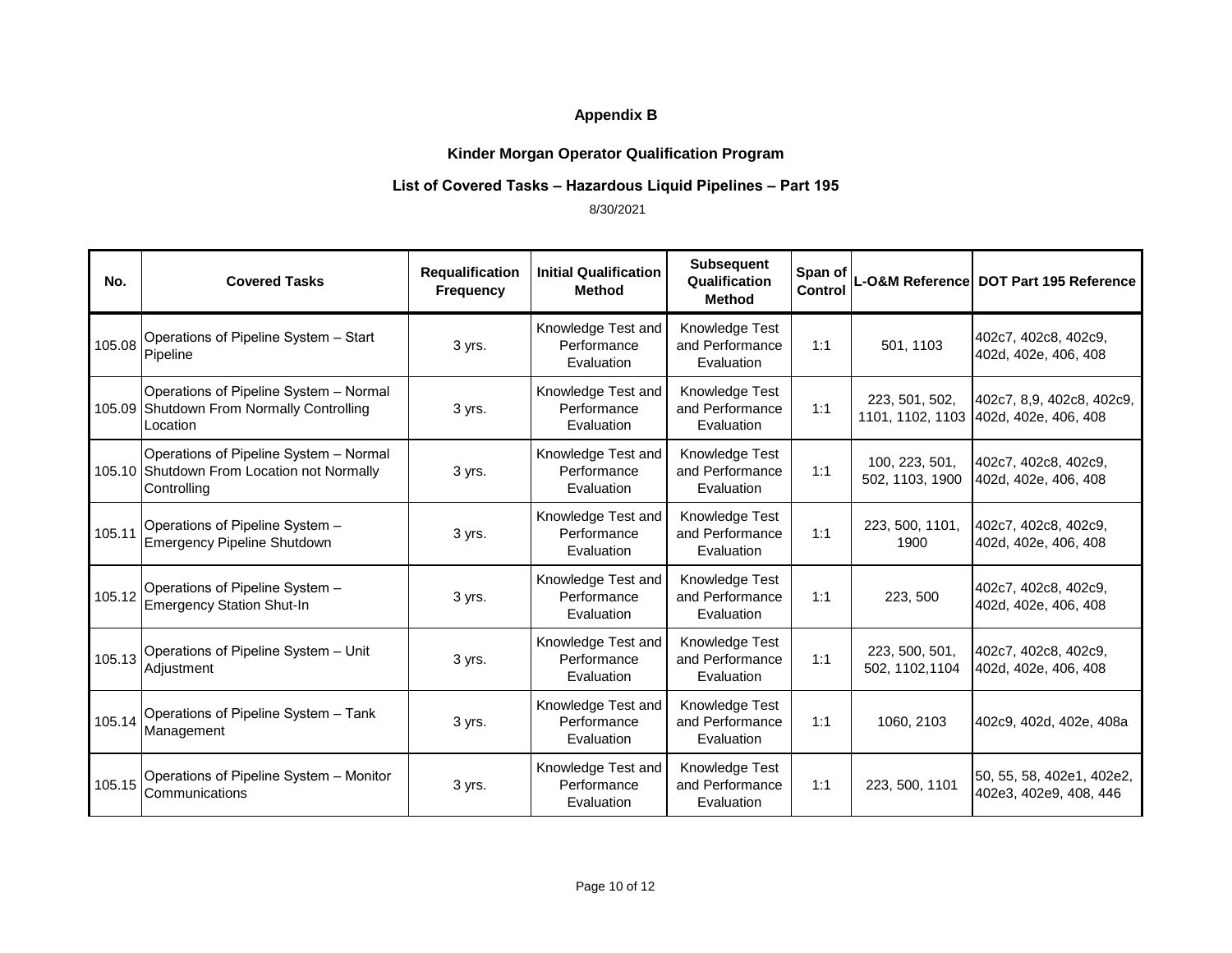# **Kinder Morgan Operator Qualification Program**

## **List of Covered Tasks – Hazardous Liquid Pipelines – Part 195**

| No.    | <b>Covered Tasks</b>                                                          | Requalification<br><b>Frequency</b> | <b>Initial Qualification</b><br><b>Method</b>   | <b>Subsequent</b><br>Qualification<br><b>Method</b> | Span of<br>Control |                                                           | L-O&M Reference DOT Part 195 Reference       |
|--------|-------------------------------------------------------------------------------|-------------------------------------|-------------------------------------------------|-----------------------------------------------------|--------------------|-----------------------------------------------------------|----------------------------------------------|
| 105.16 | Operations of Pipeline System - Monitor<br>Leak Detection and Line Integrity  | 3 yrs.                              | Knowledge Test and<br>Performance<br>Evaluation | Knowledge Test<br>and Performance<br>Evaluation     | 1:1                | 223, 1030, 1101,<br>1900.                                 | 402c7, 402c8, 402c9,<br>402d, 402e, 406, 408 |
| 105.17 | Operations of Pipeline System - Monitor<br><b>Flow Rates</b>                  | 3 yrs.                              | Knowledge Test and<br>Performance<br>Evaluation | Knowledge Test<br>and Performance<br>Evaluation     | 1:1                |                                                           | 1062, 1102, 1105 402c9, 402d, 402e, 408      |
| 105.18 | Operations of Pipeline System - Maintain<br>Pressures within Allowable Limits | 3 yrs.                              | Knowledge Test and<br>Performance<br>Evaluation | Knowledge Test<br>and Performance<br>Evaluation     | 1:1                | 200, 201, 1102                                            | 402c7, 402c8, 402c9,<br>402d, 402e, 406, 408 |
| 105.19 | Operations of Pipeline System - Manually<br>or Remotely Open or Close Valves  | 3 yrs.                              | Knowledge Test and<br>Performance<br>Evaluation | Knowledge Test<br>and Performance<br>Evaluation     | 1:1                | 223                                                       | 402c7, 402c8, 402c9,<br>402d, 402e, 406, 408 |
| 105.20 | Operations of Pipeline System - Operating<br><b>IPressure Test</b>            | 3 yrs.                              | Knowledge Test and<br>Performance<br>Evaluation | Knowledge Test<br>and Performance<br>Evaluation     | 1:1                | 1106                                                      | 402c7, 402c8, 402c9,<br>402d, 402e, 406, 408 |
|        | 105.21 Launching and Receiving Internal Devices                               | 3 yrs.                              | Knowledge Test and<br>Performance<br>Evaluation | Knowledge Test<br>and Performance<br>Evaluation     | 1:2                | 235                                                       | 426                                          |
| 106.01 | Maintain and Repair Power Valve<br>Actuators                                  | 3 yrs.                              | Knowledge Test and<br>Performance<br>Evaluation | Knowledge Test<br>and Performance<br>Evaluation     | 1:2                | 101.<br>142,152,158,159,1 420a, 420b, 420c<br>62,199, 301 |                                              |
|        | 106.02 Preventive Maintenance Valve Actuators                                 | 3 yrs.                              | Knowledge Test and<br>Performance<br>Evaluation | Knowledge Test<br>and Performance<br>Evaluation     | 1:2                | 101.<br>142,152,158,159,1 420a, 420b, 420c<br>62,199, 301 |                                              |